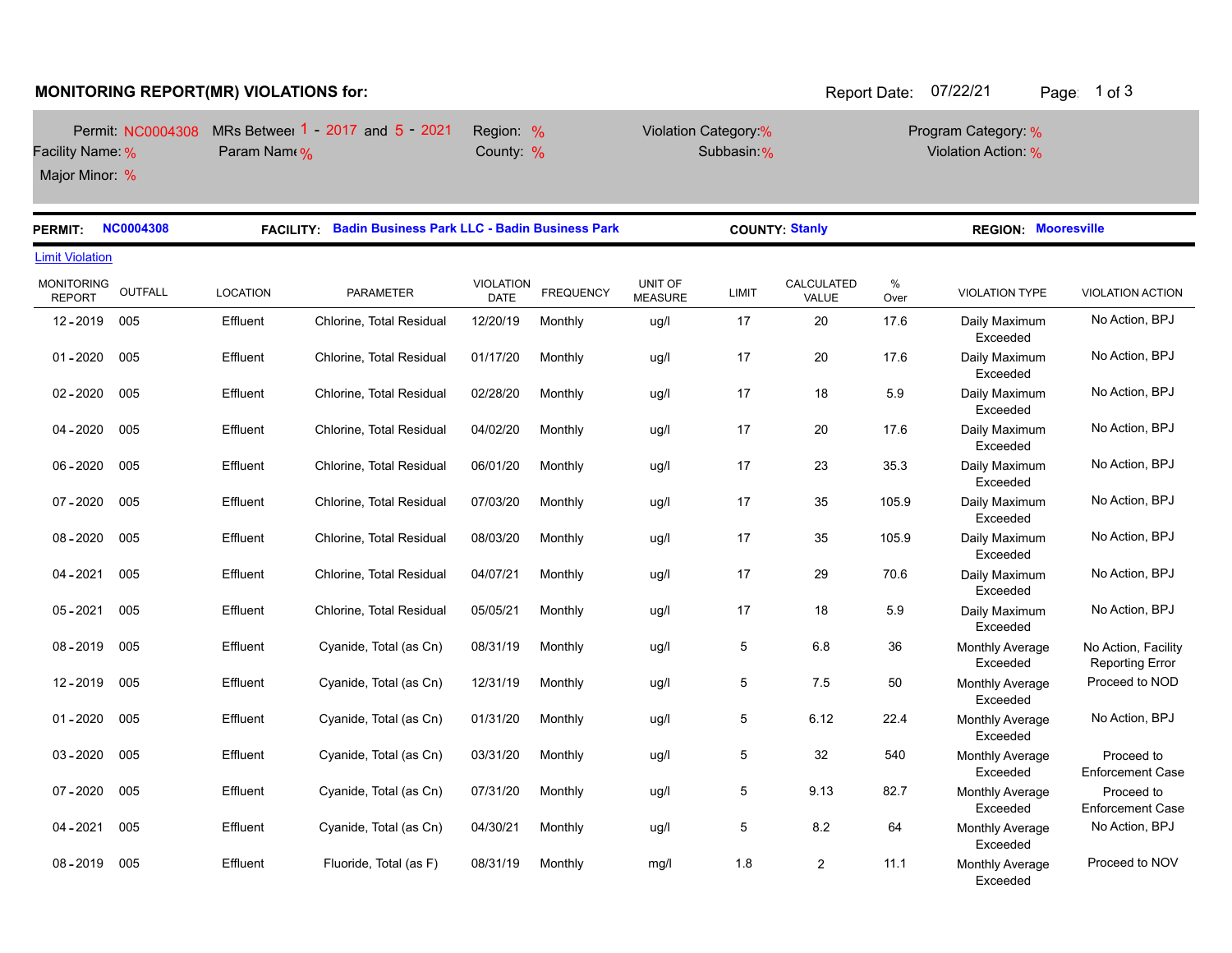## **MONITORING REPORT(MR) VIOLATIONS for:**  $\overline{a}$  Report Date: 07/22/21 Page: 2 of 3

|                  | Permit NC0004308 MRs Betweel 1 - 2017 and 5 - 2021 | Region: % | Violation Category:% | Program Category: % |
|------------------|----------------------------------------------------|-----------|----------------------|---------------------|
| Facility Name: % | Param Name %                                       | County: % | Subbasin %           | Violation Action: % |
| Major Minor: %   |                                                    |           |                      |                     |

**PERMIT: NC0004308 FACILITY: Badin Business Park LLC - Badin Business Park COUNTY: Stanly REGION: Mooresville**  $\frac{0}{6}$ Over UNIT OF LIMIT VALUE Over VIOLATION TYPE VIOLATION ACTION CALCULATED FREQUENCY MEASURE VIOLATION LOCATION PARAMETER MONITORING REPORT Limit Violation OUTFALL 09 - 2019 005 Effluent Fluoride, Total (as F) 09/30/19 Monthly Monthly Average Exceeded No Action, SOC Pending mg/l 1.8 2.4 33.3 11 - 2019 005 Effluent Fluoride, Total (as F) 11/30/19 Monthly mg/l 1.8 2.03 13.0 Monthly Average Exceeded Proceed to Enforcement Case mg/l 1.8 2.03 13.0 03 - 2020 005 Effluent Fluoride, Total (as F) 03/31/20 Monthly Monthly Average Exceeded Proceed to Enforcement Case mg/l 1.8 2.02 12.5 06 - 2020 005 Effluent Fluoride, Total (as F) 06/30/20 Monthly Monthly Average Exceeded Proceed to Enforcement Case mg/l 1.8 2.2 22.2 07 - 2020 005 Effluent Fluoride, Total (as F) 07/31/20 Monthly Monthly Average Exceeded Proceed to Enforcement Case mg/l 1.8 2.1 16.7 08 - 2020 005 Effluent Fluoride, Total (as F) 08/31/20 Monthly Monthly Average Exceeded Proceed to Enforcement Case mg/l 1.8 2.3 27.8 04 - 2021 005 Effluent Fluoride, Total (as F) 04/30/21 Monthly Monthly Average Exceeded mg/l 1.8 1.9 5.6 Monthly Average Proceed to NOV 05 - 2021 005 Effluent Fluoride, Total (as F) 05/31/21 Monthly Monthly Average Exceeded mg/l  $1.8$  2.37 31.5 Monthly Average Proceed to NOV 12-2018 012 Effluent Solids, Total Suspended -**Concentration** 12/27/18 2 X month mg/l 60 140 133.3 Daily Maximum Proceed to NOV Exceeded 12 - 2018 012 Effluent Solids, Total Suspended - Concentration 12/31/18 2 X month mg/l 30 74.4 148 Monthly Average Proceed to NOV Exceeded 08 - 2019 013 Effluent Cyanide, Total (as Cn) 08/31/19 Monthly Monthly Average Exceeded ug/l  $5$  9 80 Monthly Average Proceed to NOV 03 - 2020 013 Effluent Cyanide, Total (as Cn) 03/31/20 Monthly Monthly Average Exceeded Proceed to Enforcement Case ug/l 5 16 220 04 - 2018 013 Effluent Fluoride, Total (as F) 04/21/18 2 X month Weekly Average Exceeded mg/l  $1.8$  2.4 33.3 Weekly Average Proceed to NOV % Over UNIT OF MEASURE LIMIT CALCOLATED <sup>10</sup><br>MEASURE LIMIT VALUE Over VIOLATION TYPE VIOLATION ACTION CALCULATED **FREQUENCY** VIOLATION LOCATION PARAMETER DATE MONITORING REPORT **Monitoring Violation** OUTFALL 11 - 2018 004 Effluent Chlorine, Total Residual 11/03/18 Weekly Frequency Violation No Action, Facility Reporting Error ug/l